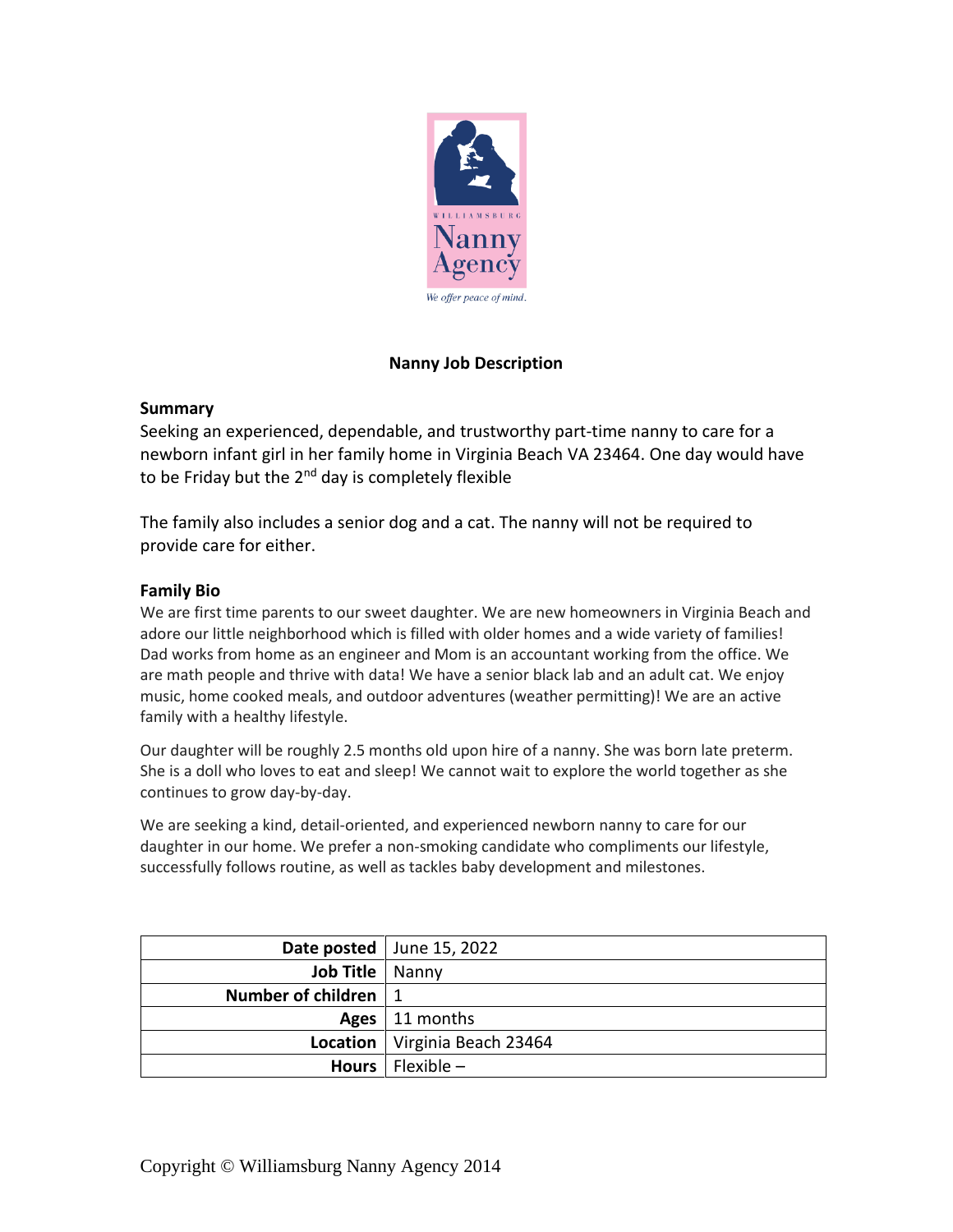|                                                                                               | Ideally two days a week either Monday and Tuesday or |
|-----------------------------------------------------------------------------------------------|------------------------------------------------------|
|                                                                                               | Thursday and Friday.                                 |
|                                                                                               | However we would also consider a full-time nanny 5   |
|                                                                                               | days a week Monday to Friday.                        |
|                                                                                               | Hours are 7:30am - 5:00pm                            |
| Total # of hours per week                                                                     | <b>TBD</b>                                           |
| <b>Preferred start date</b>                                                                   | <b>ASAP</b>                                          |
| Compensation                                                                                  | \$18+ per hour                                       |
| <b>Taxes deducted</b>                                                                         | Yes                                                  |
| Paid time off                                                                                 | <b>NA</b>                                            |
| <b>Pets</b>                                                                                   | Cat and a dog                                        |
| <b>Parents working from home</b>                                                              | Yes - Dad                                            |
| <b>Children with special needs</b>                                                            | No                                                   |
| <b>Travel with family required</b>                                                            | No                                                   |
| Nanny car provided                                                                            | No                                                   |
| <b>Overnights needed</b>                                                                      | No                                                   |
| <b>Duties and Responsibilities</b>                                                            |                                                      |
| Always follow the parent's specific instructions with regards to all aspects of<br>$\bullet$  |                                                      |
| childcare and learn the parent's style of care.                                               |                                                      |
| Always be attentive to the child's needs and ensure the infant's health, well-<br>$\bullet$   |                                                      |
| being and safety is the nanny's priority always.                                              |                                                      |
| Be positive and have a good working attitude.<br>٠                                            |                                                      |
| Communicate with the parents daily regarding the infant and her needs. Keep a<br>$\bullet$    |                                                      |
| daily log of activities.                                                                      |                                                      |
| Create a stimulating and nurturing environment for the infant including reading,<br>$\bullet$ |                                                      |
| listening to music, floor play, cuddles and lots of talking to encourage language             |                                                      |
| development.                                                                                  |                                                      |
| As the child gets older adapt activities to encourage learning through play                   |                                                      |
| Prepare bottles and feed the baby, following the schedule set by the parents                  |                                                      |
|                                                                                               |                                                      |
| Dress the child appropriately for the weather                                                 |                                                      |

- Place the child down for naps
- Change diapers
- Go for daily walks in the neighborhood if the weather is good.
- Perform housework related to childcare only, including washing the child's clothes, cleaning up after meals, tidying play/sleep/eating areas, and washing bottles etc.
- Limit cellphone usage and texting to when the baby is napping and for essential issues only unless there is an emergency.